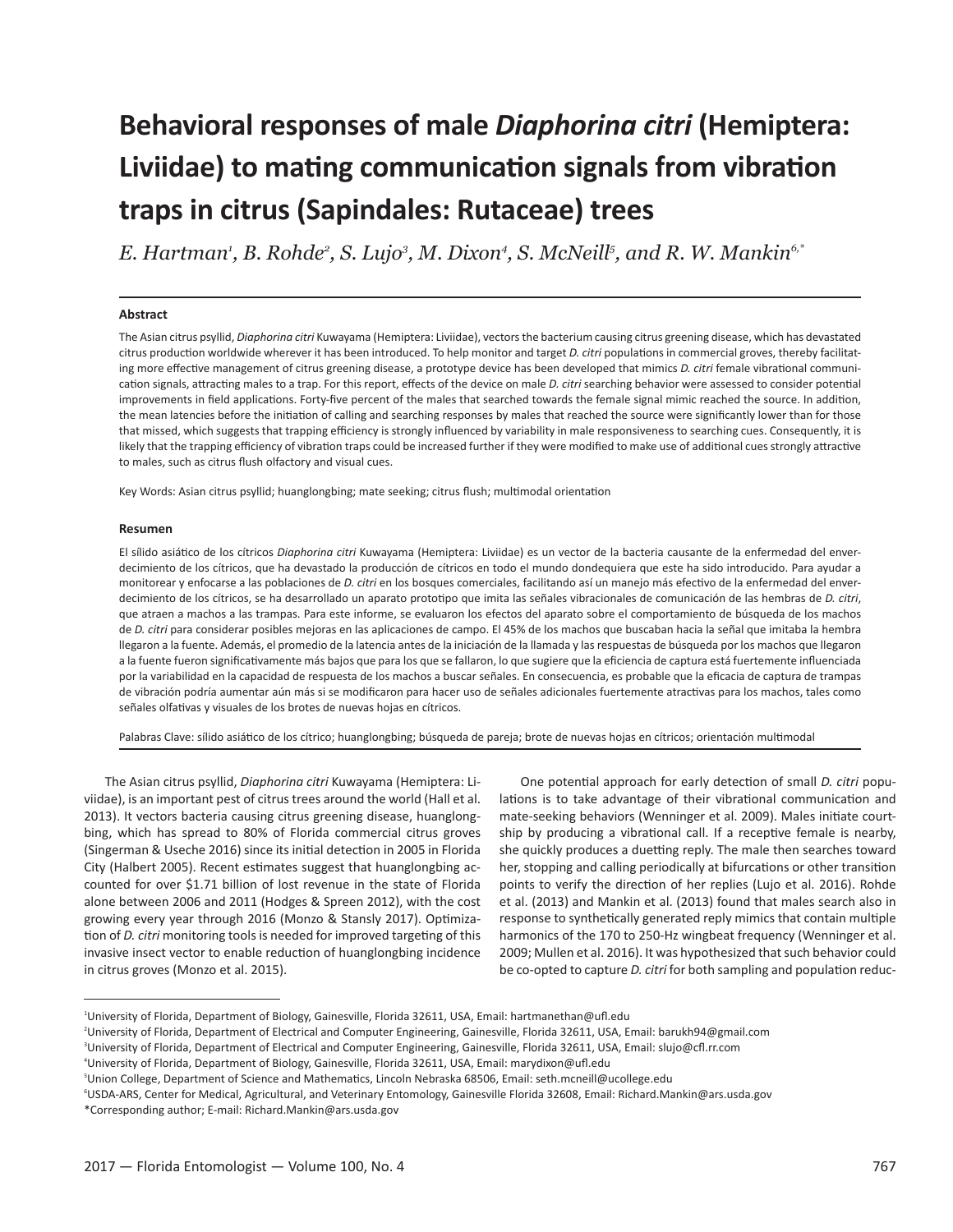tion efforts (Mankin et al. 2016). For this study, we monitored behaviors of males responding to a prototype device that attracts them to a piezoelectric buzzer (target) operated by a microcontroller platform. A goal was to identify potential methods to improve trapping efficiency.

# **Materials and Methods**

#### BIOASSAY ARENA

Tests were conducted on approximately 30-cm-tall *Citrus macrophylla* (Sapindales: Rutaceae) trees taken from the greenhouses at the USDA-ARS, Center for Medical, Agricultural, and Veterinary Entomology, Gainesville, Florida, USA. Virgin adult males, 3 to 10-d old, were obtained from a colony reared using procedures described in Paris et al. (2013). Experiments were conducted in a sound- and vibration-shielded anechoic chamber equipped with a video system enabling viewing and recording of male psyllid movement on the tree (Zagvazdina et al. 2015). Each male was tested only once. To obtain independent, realtime verification of vibrational signals, an accelerometer sensor was attached to the base of the tree (Fig. 1). The accelerometer signals were recorded and analyzed as described in Zagvazdina et al. (2015) and Mankin et al. (2016).

#### PROTOTYPE DEVICE DESCRIPTION AND OPERATION

Synthetic mimics of female vibrational signals attractive to male *D. citri* were generated using a low-cost microcontroller platform (Arduino Uno, Arduino Inc., Ivrea, Italy) (Mankin et al. 2013, 2016). In addition to the microcontroller, the platform contained a circuit board that received input from an electret microphone (Model WM-63GNT, Panasonic Corp., Newark, New Jersey, USA) clamped near the base of the tree. The microcontroller processed the incoming signals and, upon detecting a male call, transmitted output signals to a piezoelectric buzzer (9S3174, Taiyo Yuden, Tokyo, Japan) to produce a reply mimic automatically. The microcontroller also had a manual trigger. The buzzer was clamped to a stem near the middle of the tree (Fig. 1). The reply mimics have approximately equal behavioral effects as



**Fig. 1.** Positions of male, accelerometer, and device microphone and buzzer on tree.

replies recorded from females when played back to the male at similar amplitudes (Mankin et al. 2013).

The microcontroller was programmed to collect signals from the microphone at an 8-kHz sampling rate. A Fast Hartley Transform (FHT) algorithm (Bracewell 1984) calculated a 128-point spectrum every 100 ms from 256 consecutive time samples. Given that male calls typically range from 140 to 700 ms in duration, a series of 6 consecutive 100-ms spectra provides an approximate spectrogram of each male call detected. Whenever the spectrum amplitude exceeded a userset threshold, a microcontroller algorithm was initiated to assess the last 6 spectra before the amplitude decreased below threshold. The algorithm matched the 6 spectra with the last 6 spectra of a spectrogram template that had been optimized to distinguish male calls from background noise (Mankin et al. 2016). If the normalized difference between the signal and template spectrogram was lower than a userset threshold, the signal was classified as a male call and the microcontroller immediately transmitted a mimic of a female reply signal to the buzzer. Figure 2 displays spectrogram examples of a male call followed by a female reply mimic detected simultaneously by the accelerometer and the microcontroller platform microphone. The observed differences between accelerometer and microcontroller spectrograms reflect the higher noise levels and lower sampling rate of signals collected by the inexpensive microcontroller device compared with the accelerometer recording system.

## MONITORING OF MALE SEARCHING BEHAVIOR AND DEVICE RE-SPONSES

Thirty-three different males were tested during the (10 AM to 3 PM) period of greatest mating activity (Wenninger & Hall 2007). The handler placed the male onto a tree leaf using the walker tool described in Pregmon et al. (2016). The leaf was on a stem that branched from the tree at a "fork in the road" where the male could decide to move toward the buzzer target or take another direction (Fig. 1). After placement, the handler allowed the psyllid to settle to 3 m before starting the timer. If the psyllid jumped or flew away, the handler attempted to find it and return it to the tree. If the insect escaped from view or would not stay on the plant, the test was discarded.

Each test lasted a maximum of 1 h after manual triggering of an initial female-reply mimic. Insect ages and the types and timings of different behaviors were noted, including calls, jumps, and crawls to the buzzer target. In addition, times were noted when the device automatically responded within 30 s after a male call. A new reply mimic was triggered after every 30-s period without activity to consider whether periodic broadcasts of female replies would induce quiescent males to begin searching. If the male contacted the target, the test ended.

## STATISTICAL ANALYSES

The latencies of (A) call and (B) search initiations by males that reached or missed the target were compared using Cox proportional hazards analysis (Cox 1972). The regression model (PHREG procedure, SAS Institute Inc. 2012) was

$$
minute * status = group.
$$
 (Eq. 1)

In Eq. 1, *minute* measured the time (in m) from the beginning of the test until (A) first call or (B) first movement towards the target, and *status* was a censoring variable. The data were censored if the test ended before calls or searches occurred. The *group* term was a regression coefficient determining the ratio of the hazard function for males that contacted the target against the hazard function for males with no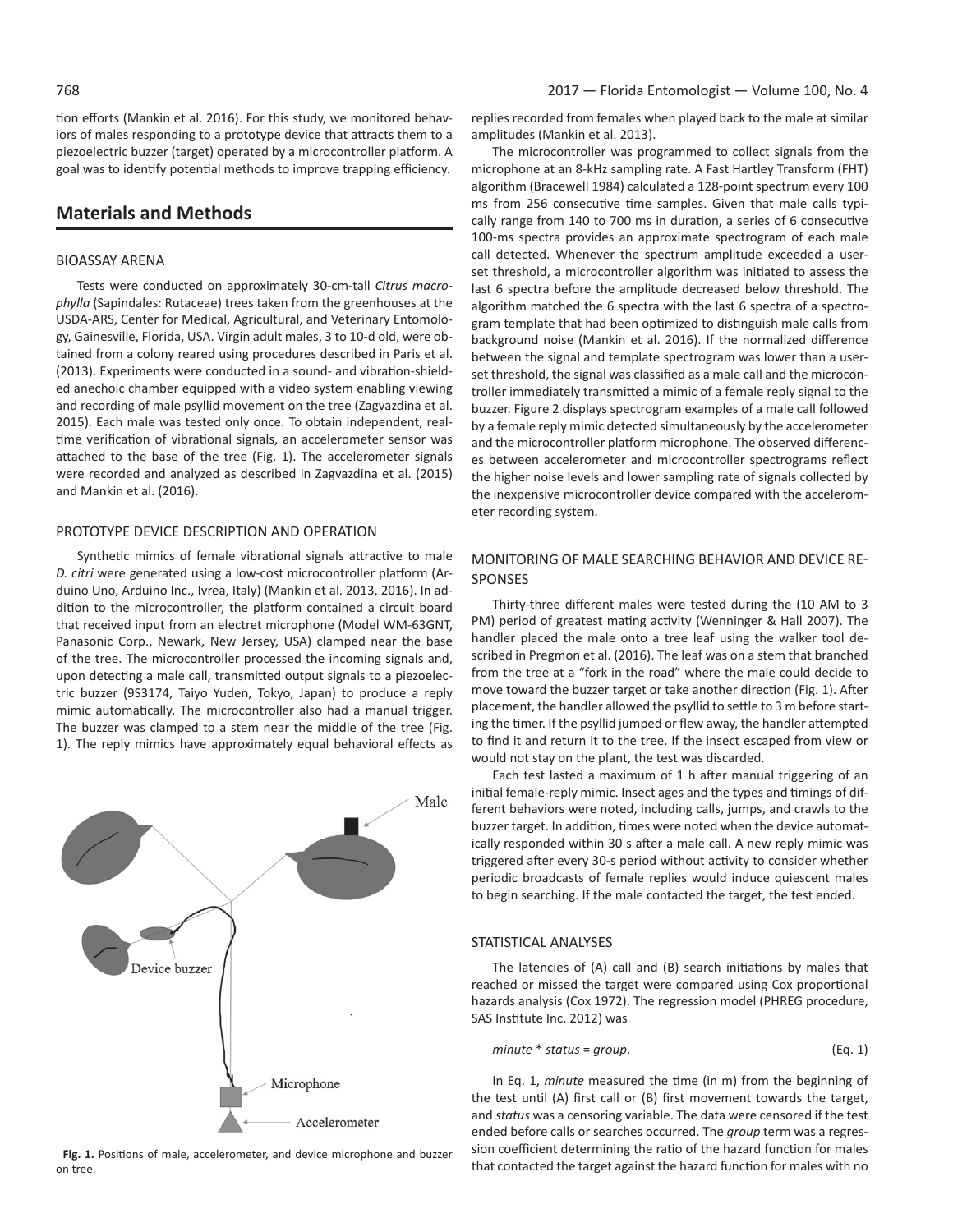

**Fig. 2.** Example spectrograms of a male call followed by buzzer response detected simultaneously by (A) accelerometer, and (B) contact microphone on the microcontroller platform. Darker color indicates greater energy at specified time and frequency.

contact. A value of zero for the regression coefficient indicated that the hazard functions were not statistically different.

Nonparametric analysis of variance (NPAR1WAY, SAS Institute Inc. 2012) was performed to compare relative

*Search Rate = 1 - t / TD,* 
$$
(Eq. 2)
$$

for males that reached or missed the target, where *t* was the time (m) until search initiation, and *TD* was the 60 m test duration. If movement did not occur, *Search Rate* = 0. The mean ages and mean rates of calls produced by males who reached or missed the target were compared using a Student's *t*-test (2-sample assuming unequal variance).

## **Results**

Twenty-five of 33 males in the bioassay called at least once during the 60-m tests (Fig. 3). Eleven males searched towards the target, 5 of which contacted it. Two males initiated calling behavior before any female mimic signals by the microcontroller platform device, and 23 others began calling when 1 or more signals were triggered manually. Within 30 s of an automatic or manual trigger of the device buzzer, crawling males frequently reversed direction or stopped briefly at bifurcations or other transition points. Males were not observed tapping antennae or legs across transition points to identify the sides from where mimics first appeared, behaviors which had been seen with another hemipteran known to use time delays as directional cues, *Nezara viridula* (L.) (Hemiptera: Pentatomidae) (Čokl et al. 1999). Males that reached the target called at a mean rate of 2.86 calls per m ± 8.42 Standard Error (SEM). Males that missed the target called at a mean rate of  $0.307 \pm 0.017$  calls per m. However, due to the high variation in calling rates of successful males, the difference in mean calling rates was not statistically significant (df = 4, *t* = -1.31, *P* = 0.13).

In the 20 tests where a calling male missed the target, female reply mimics were triggered manually a mean of 6.41 times (0.107 triggers per m), and males responded to 43% of the signals within 30 s. In the 5 tests where the male reached the target, female reply mimics were triggered manually a mean of 7.6 times (0.127 triggers per m), and the males responded to 42% of the signals within 30 s. The differences in the mean rates of manually triggered reply mimics and male callbacks were not statistically significant. The microcontroller triggered a female reply mimic automatically to 33% of male calls. Possible reasons for a low percentage of automated identifications of the male calls in this initial test of the microcontroller algorithm are reviewed in the discussion.

Males that reached the target had significantly shorter latencies for call initiation than those that missed, as the regression coefficient for *group* (Eq. 1) was significantly different in the survival curves for call initiation (Fig. 4A), with Wald  $\chi^2$  = 6.58 (df = 1, P = 0.01). Similarly, the regression coefficient for *group* was significantly different in the survival curves for search initiation with and without successful contacts (Fig. 4B), with Wald  $\chi^2$  = 4.73 (df = 1, P = 0.03). The shorter latencies to search initiation by males that reached the target resulted in a signifi-



**Fig. 3.** Percentages of tested males calling, searching for target, and contacting target in response to female reply mimics.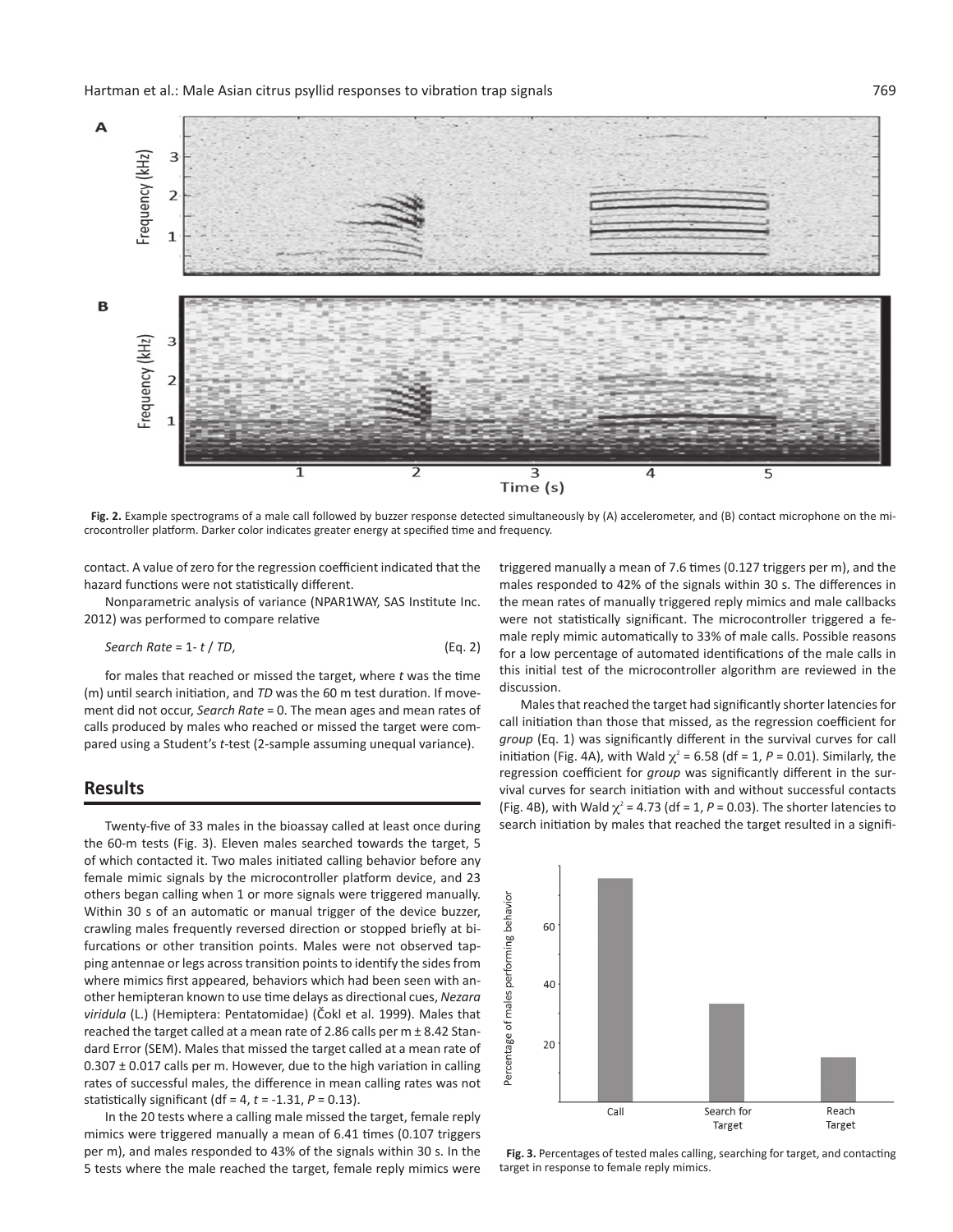

**Fig. 4.** Percentages of tested males missing target (solid line) and contacting target (dashed line) that (A) had not called or (B) had not reached target within specified time after test beginning.

cantly higher *Search Rate* (Eq. 2), 0.83 per h, compared with 0.38 per h for males that missed the target (Mann-Whitney U test, *F* = 4.90, df  $= 1, P = 0.034$ .

# **Discussion**

The finding that male *D. citri* that successfully reached the device target had significantly lower latencies for initiation of calling and searching behavior than those that missed is of both fundamental and practical interest. The differences in latencies are supportive of a hypothesis that males exhibit different levels of mating drive akin to variation observed in responsiveness of honeybees to waggle dances (von Frisch 1971) and responsiveness of male *Drosophila* to mating cues (Zhang et al. 2016). Additional investigations of variation in mating drive are needed to fully understand such phenomena, however, and the range of species and behavioral contexts where such a hypothesis may be valid.

A practical result of such variable responsiveness is that males with strong engagement in searching activity increase the trapping effective-

#### 770 2017 — Florida Entomologist — Volume 100, No. 4

ness of the prototype device. Stimuli that might heighten male engagement would include the incorporation of known visual and olfactory attractants into the trap. For example, both males and females are attracted to flush (Catling 1970; Hall & Albrigo 2007; Sétamou et al 2016), light (Paris et al. 2015; Pregmon et al. 2016) and host odors (Patt & Sétamou 2010; Hall et al. 2015; Beloti et al. 2017). Consequently, placement of trapping devices near flush at the outer edges of trees likely would result in higher trapping efficiency. This is particularly important for *D. citri*, which may not be able to determine the direction of a source as effectively as other, larger hemipterans such as *N. viridula* (Čokl et al. 1999) and *Halyomorpha halys* (Stål) (Hemiptera: Liviidae) (Mazzoni et al. 2017), both of which locate mates using directional cues provided by duetting vibrations. The search behaviors of *N. viridula* and *H. halys* males indicated that they were able to use differences in the arrival times of signals at different legs or antennae and legs to sense the signal source direction (Mazzoni et al. 2014, Hager & Kirchner 2014). However, in this report and in Lujo et al. (2016), males *D. citri* often made multiple reversals between bifurcations or other transition points, which suggests they were uncertain about the signal source direction.

It should be noted that others have reported variation in engagement in mating behavior among *D. citri* males, including Wenninger & Hall (2007), who found that male latency to initiate calling significantly decreased and the numbers of calls detected in 10-m bioassays significantly increased with age. Zagvazdina et al. (2015) found that mean responses of *D. citri* males in mate-seeking bioassays decreased when barometric pressure rose or fell more than 1 standard deviation over a 24-h period. Stockton et al. (2017) found that the female-odor attractiveness to male *D. citri* increases after successful mating. In other Hemiptera, Mazzoni et al. (2017) found that male *H. halys* latency to initiate searching activity was lower for males that reached the female song source than those that missed.

The prototype device responded correctly to 33% of the male calls in this study, slightly below the 50% rate observed in Mankin et al. (2016), which raises questions about factors that influence identification of male calls by the microcontroller. Some of the variation in recognition of male calls by the microcontroller may be due to the considerable variation among calls produced by different males (Mankin et al. 2016). The device recognized calls more readily from some males than others because they matched more closely with the male call template developed in the initial study. In addition, the original template derived partly from field-collected signals of males and females in trees larger than used in the laboratory. Previous studies have demonstrated that the size and structure of the substrate affect the acoustic characteristics of detected signals (Mankin et al. 2008). Finally, power-supply noise was present on several frequency bands (see e.g., Fig. 2), which may have interfered with microcontroller identifications of male signals. Because Lujo et al. (2016) observed that reply mimics produced within 0.4 s after a male call elicited higher levels of search activity in male *D. citri* than mimics did after longer intervals, improvements in the trapping device capability to recognize male calls in field environments likely would improve its efficiency. Kuhelj et al. (2015) reported also that delays in duetting replies > 0.4 s reduced the responsiveness of male *Aphrodes makarovi* Zachvatkin leafhoppers.

Overall, the results demonstrated that the microcontroller platform device has capability to respond automatically to male *D. citri* calls and thereby to influence male behavior in the laboratory. In addition, the result that males responded within 30 s to > 40% of manually triggered reply mimics suggests that trap effectiveness is enhanced by periodic broadcasts of female reply mimics whenever males are present but have not initiated calling activity. It has been reported also that male *N. viridula* searched more frequently in the presence than in the absence of female song (Čokl et al. 1999).